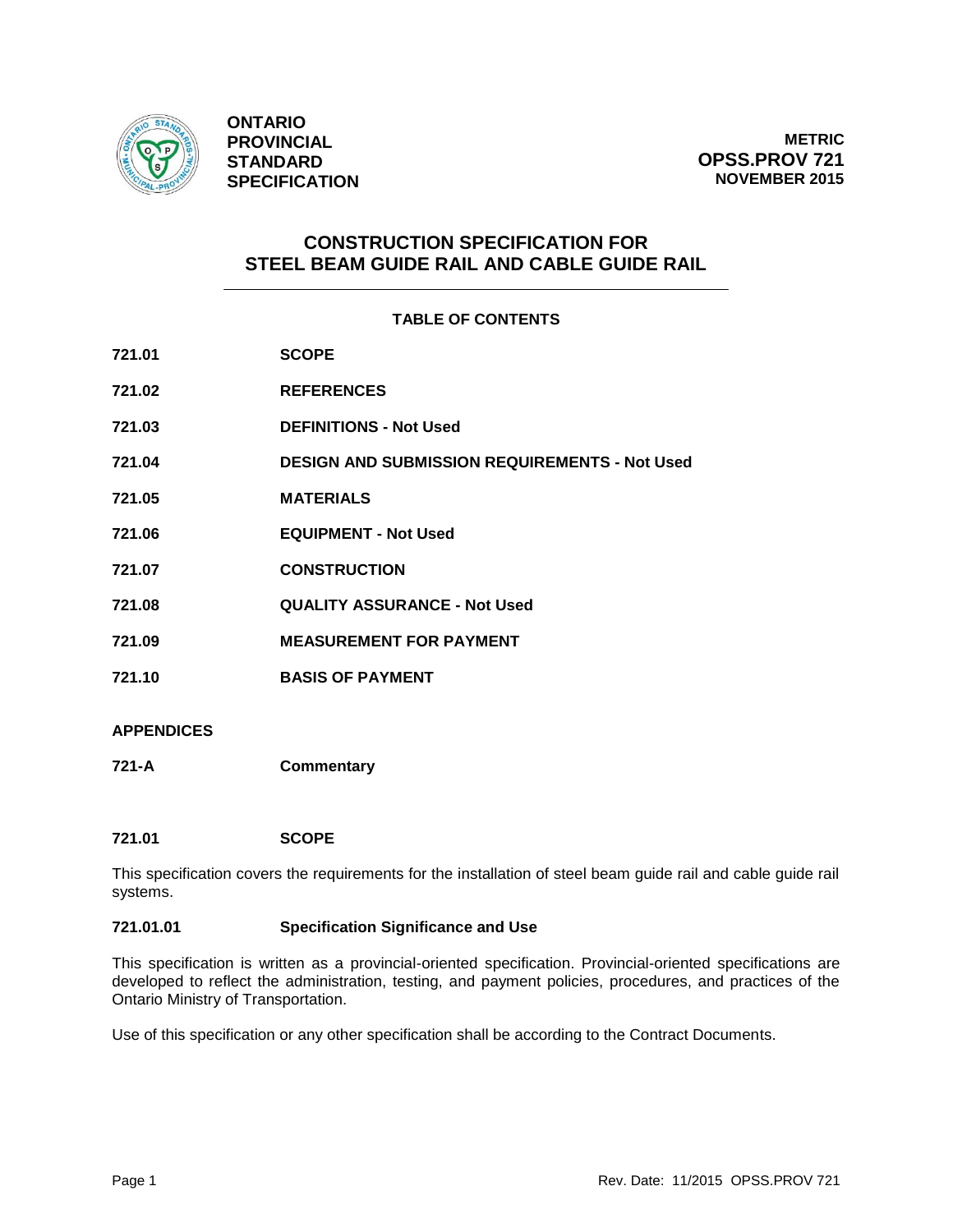# **721.01.02 Appendices Significance and Use**

Appendices are not for use in provincial contracts as they are developed for municipal use, and then, only when invoked by the Owner.

Appendices are developed for the Owner's use only.

Inclusion of an appendix as part of the Contract Documents is solely at the discretion of the Owner. Appendices are not a mandatory part of this specification and only become part of the Contract Documents as the Owner invokes them.

Invoking a particular appendix does not obligate an Owner to use all available appendices. Only invoked appendices form part of the Contract Documents.

The decision to use any appendix is determined by an Owner after considering their contract requirements and their administrative, payment, and testing procedures, policies, and practices. Depending on these considerations, an Owner may not wish to invoke some or any of the available appendices.

# **721.02 REFERENCES**

When the Contract Documents indicate that provincial-oriented specifications are to be used and there is a provincial-oriented specification of the same number as those listed below, references within this specification to an OPSS shall be deemed to mean OPSS.PROV, unless use of a municipal-oriented specification is specified in the Contract Documents. When there is not a corresponding provincialoriented specification, the references below shall be considered to be to the OPSS listed, unless use of a municipal-oriented specification is specified in the Contract Documents.

This specification refers to the following standards, specifications, or publications:

# **Ontario Provincial Standard Specifications, Construction**

OPSS 501 Compacting

# **Ontario Provincial Standard Specifications, Material**

| <b>OPSS 1350</b> | Concrete - Materials and Production                |
|------------------|----------------------------------------------------|
| <b>OPSS 1503</b> | Cable Guide Rail                                   |
| <b>OPSS 1504</b> | Steel Beam Guide Rail                              |
| <b>OPSS 1505</b> | Channel Components for Steel Beam Guide Rail       |
| <b>OPSS 1601</b> | Wood, Preservative Treatment, and Shop Fabrication |

# **Ontario Ministry of Transportation Publications**

Ontario Traffic Manual (OTM): Book 11 - Pavement, Hazard and Delineation Markings

# **CSA Standards**

| G164-M92 (R2003) | Hot Dip Galvanizing of Irregularly Shaped Articles |
|------------------|----------------------------------------------------|
| O56-10 (R2015)   | Round Wood Piles                                   |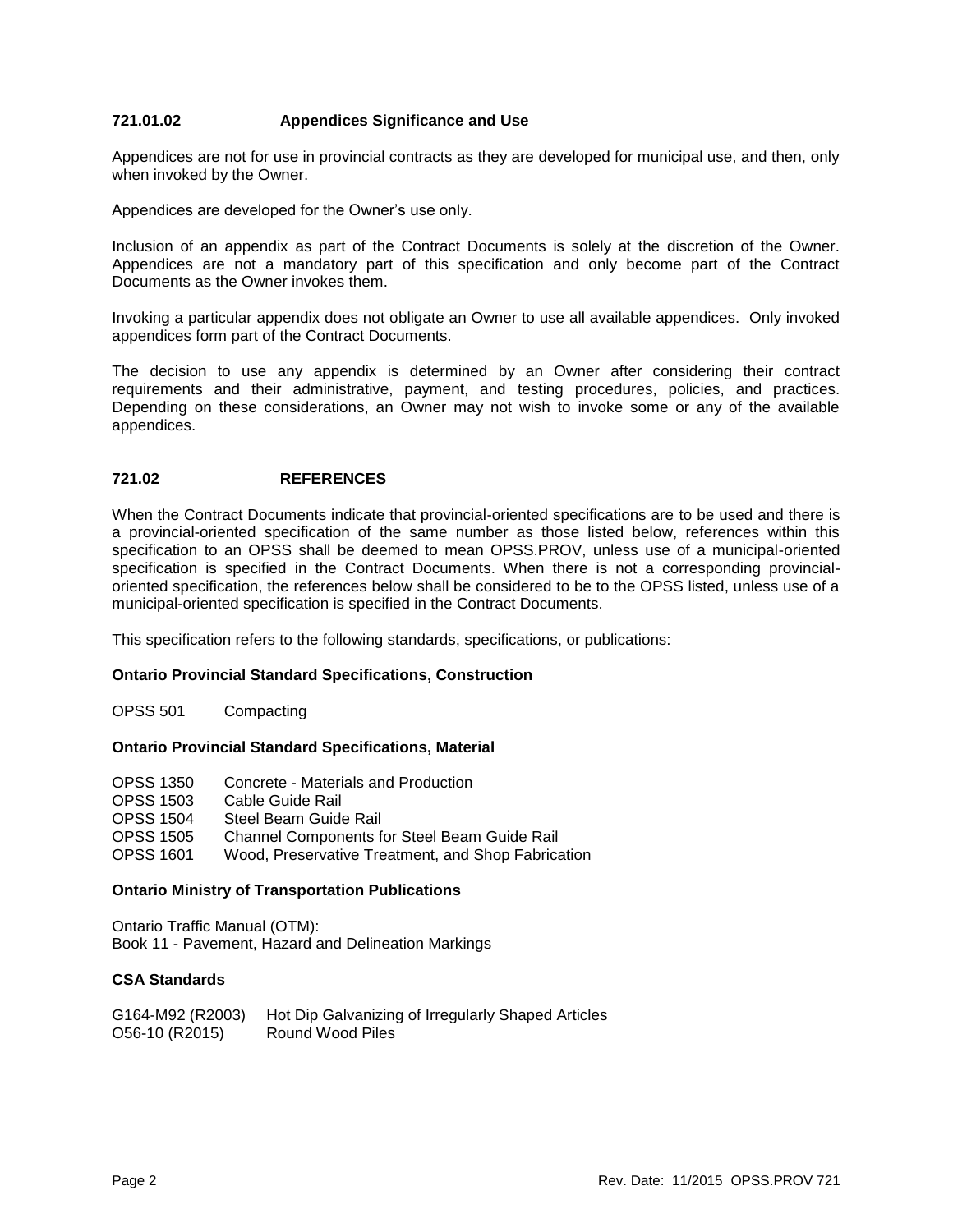# **ASTM International**

| A 36/A 36M-12   | Carbon Structural Steel                                             |
|-----------------|---------------------------------------------------------------------|
| A 780/A 780M-09 | Repair of Damaged and Uncoated Areas of Hot Dip Galvanized Coatings |
| D 4956-11a      | Retroreflective Sheeting for Traffic Control                        |

# **721.05 MATERIALS**

# **721.05.01 Cable Guide Rail**

Guide rail cable, fittings, cable clamps and nails, and steel sections for anchor blocks shall be according to OPSS 1503.

Guide rail posts shall be clean peeled according to CAN/CSA O56, and according to OPSS 1601.

Precast concrete anchor blocks shall be according to OPSS 1503.

Reflectorized strips on 0.5 mm thick aluminum sheet shall be according to OTM Book 11 and as specified in the Contract Documents.

# **721.05.02 Steel Beam Guide Rail**

Steel beam guide rail shall be according to OPSS 1504.

Channel components shall be according to OPSS 1505.

Wooden posts and blocks shall be according to OPSS 1601.

Plastic blocks shall be as specified in the Contract Documents.

Steel sleeves and spacer tubes used in transition treatments to concrete structures shall be fabricated from Schedule 40 galvanized steel pipe.

Steel posts, sleeves, and spacer tubes shall be hot dip galvanized after fabrication according to CSA G164.

Steel posts shall be according to ASTM A 36.

Reflectors shall have a minimum reflective surface of 100 x 100 mm; high intensity retroreflective sheeting according to ASTM D 4956, Type VII; colour according to OTM Book 11; and flexibility to bend 90 degrees from vertical and self restore.

# **721.05.03 Fabricated Steel Bases**

Fabricated steel bases shall be according to OPSS 1503.

#### **721.05.04 Concrete**

Concrete shall be according to OPSS 1350 with a nominal minimum 28-Day compressive strength of 30 MPa.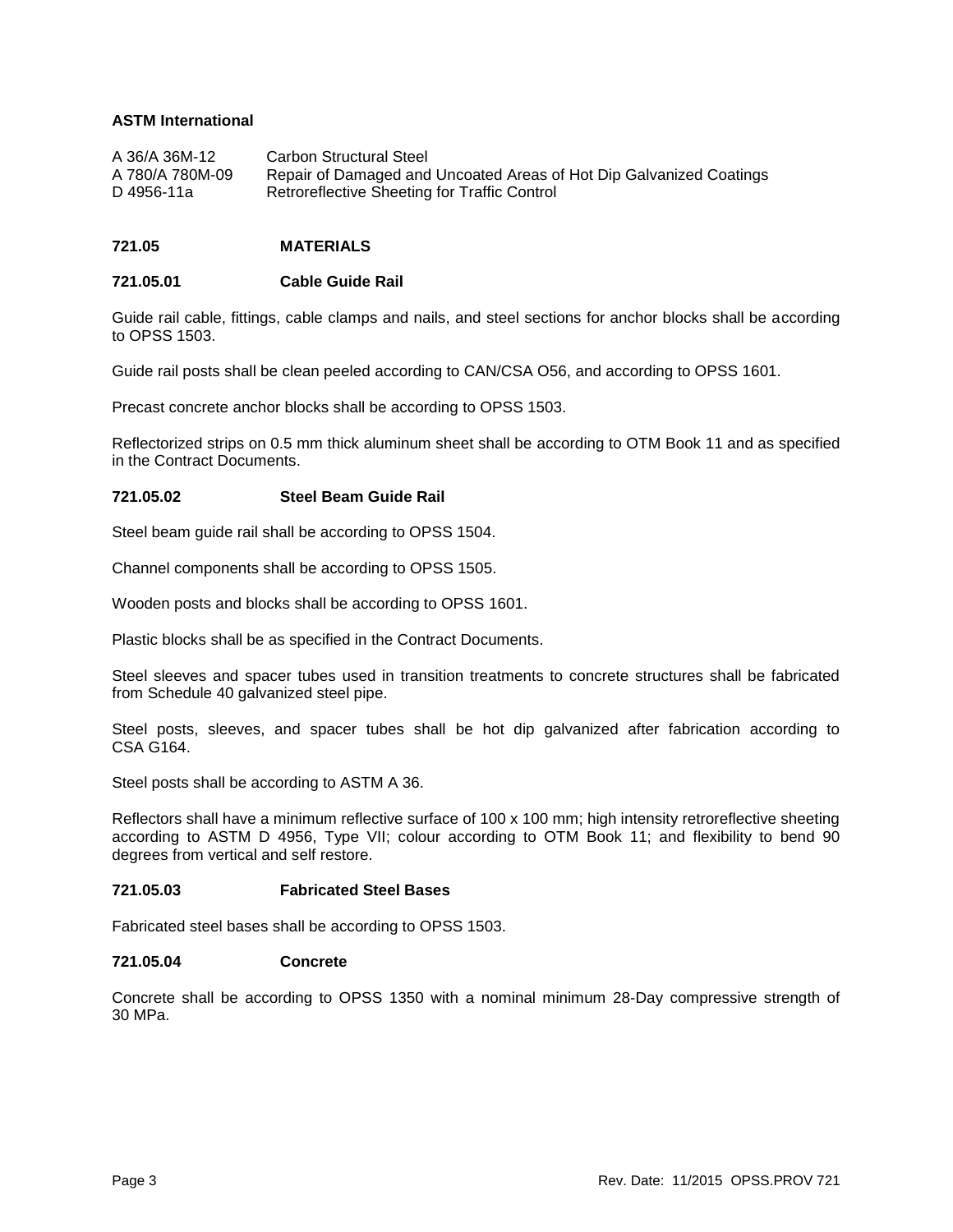# **721.07 CONSTRUCTION**

# **721.07.01 General**

Guide rail systems shall be installed plumb and to the alignment and grade as specified in the Contract Documents, regardless of the material encountered.

Tops of wooden posts shall be cut as specified in the Contract Documents and treated with two coats of 2% copper napthenate wood preservative. Field applied wood preservative that comes in contact with any galvanized components shall be removed immediately.

Acceptable material from posthole or anchor block excavation shall be used as backfill around posts and compacted according to OPSS 501.

When required, fabricated steel bases shall be installed level and square to the centreline of the roadway.

Cut ends, field drilled holes, and damaged areas of hot dip galvanized coatings on any galvanized component shall be repaired according to ASTM A 780.

Flame cutting shall not be permitted.

# **721.07.02 Cable Guide Rail**

#### **721.07.02.01 Installation**

Cable guide rail shall be installed as specified in the Contract Documents.

Wooden posts shall be installed to the specified depth with the larger end of the post in the ground.

Cable shall be attached to guide rail posts using cable clamps and nail fasteners.

Cable mounting height shall be measured from the top of final shoulder grade at the post face. Cable height shall be adjusted to provide a smooth installation.

Cables shall be tensioned so that the sag between posts shall be a maximum of 6 mm.

Cable splices occurring on the same cable shall be spaced a minimum length of 15 m apart.

There shall be only one cable splice per panel, regardless of the number of cables in the system.

# **721.07.02.02 Anchor Blocks**

Precast or cast-in-place cubical or cylindrical anchor blocks shall be installed as specified in the Contract Documents, regardless of the material encountered.

In porous or crumbly soil, forms for cast-in-place anchors shall be used to prevent contamination of the concrete. Forms may be left in place or removed.

Earth backfill and granular materials shall be compacted according to OPSS 501.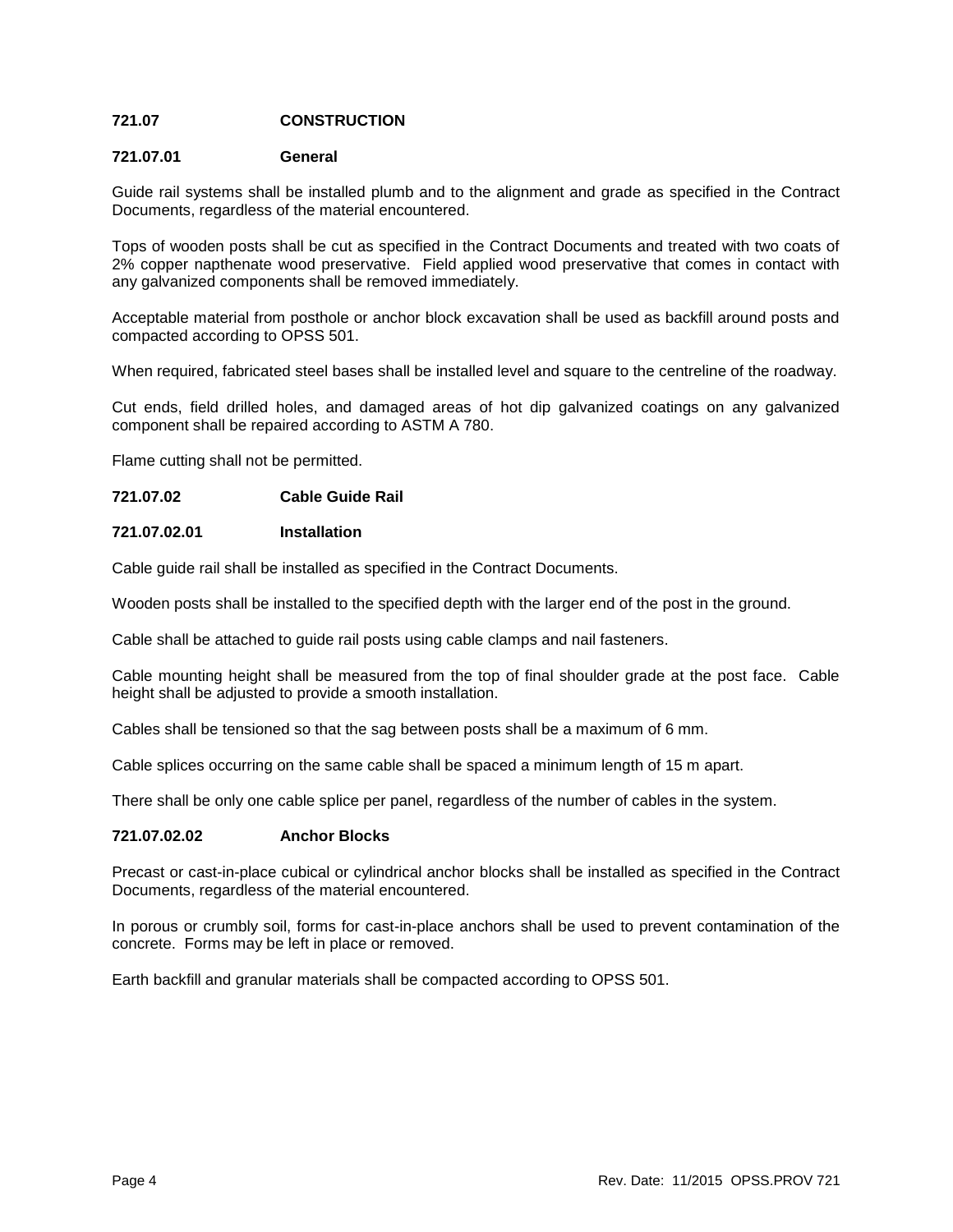# **721.07.02.03 Reflectorized Strips**

Reflectorized strips shall be installed:

- a) starting at the second post from the approach end.
- b) at a maximum interval of every fifth post on tangent.
- c) at a maximum interval of every third post on curves.
- d) ending on the second to last post.

The reflectorized strip shall be fastened on posts as specified in the Contract Documents using two 50 mm aluminum nails.

# **721.07.02.04 Adjust Cable Guide Rail**

Cable guide rail shall be adjusted at locations as specified in the Contract Documents.

Cable guide rail adjustment shall be as specified in the Contract Documents and include:

- a) the removal of the following:
	- i. staples and spacers or cable clamps and nails
	- ii. reflectorized strips
	- iii. cables as salvage
- b) the installation of the following:
	- i. salvaged cables
	- ii. new cable clamps and nails
	- iii. new reflectorized strips

To facilitate cable tensioning, one new turnbuckle assembly shall be installed on each cable between each set of adjacent anchor blocks. Cables shall be tensioned so that the sag between posts shall be a maximum of 6 mm.

# **721.07.02.05 Cable Guide Rail Post Replacement**

Existing cable guide rail posts shall be removed and replaced with new cable guide rail posts at locations as specified in the Contract Documents and installed as specified in the Cable Guide Rail Installation clause. The Contractor shall confirm the locations with the Contractor Administrator prior to commencing the removal of existing posts.

# **721.07.03 Steel Beam Guide Rail**

#### **721.07.03.01 Installation**

Steel beam guide rail shall be installed as specified in the Contract Documents.

Each steel beam guide rail installation may incorporate either steel posts with either plastic or routed wooden blocks or wooden posts with wooden blocks, but not both. Wooden posts shall only be permitted within steel post installations when wooden posts are specified for guide rail end treatments. Extension of an existing wooden post installation using steel posts shall only be permitted when the extension length is greater than 100 m.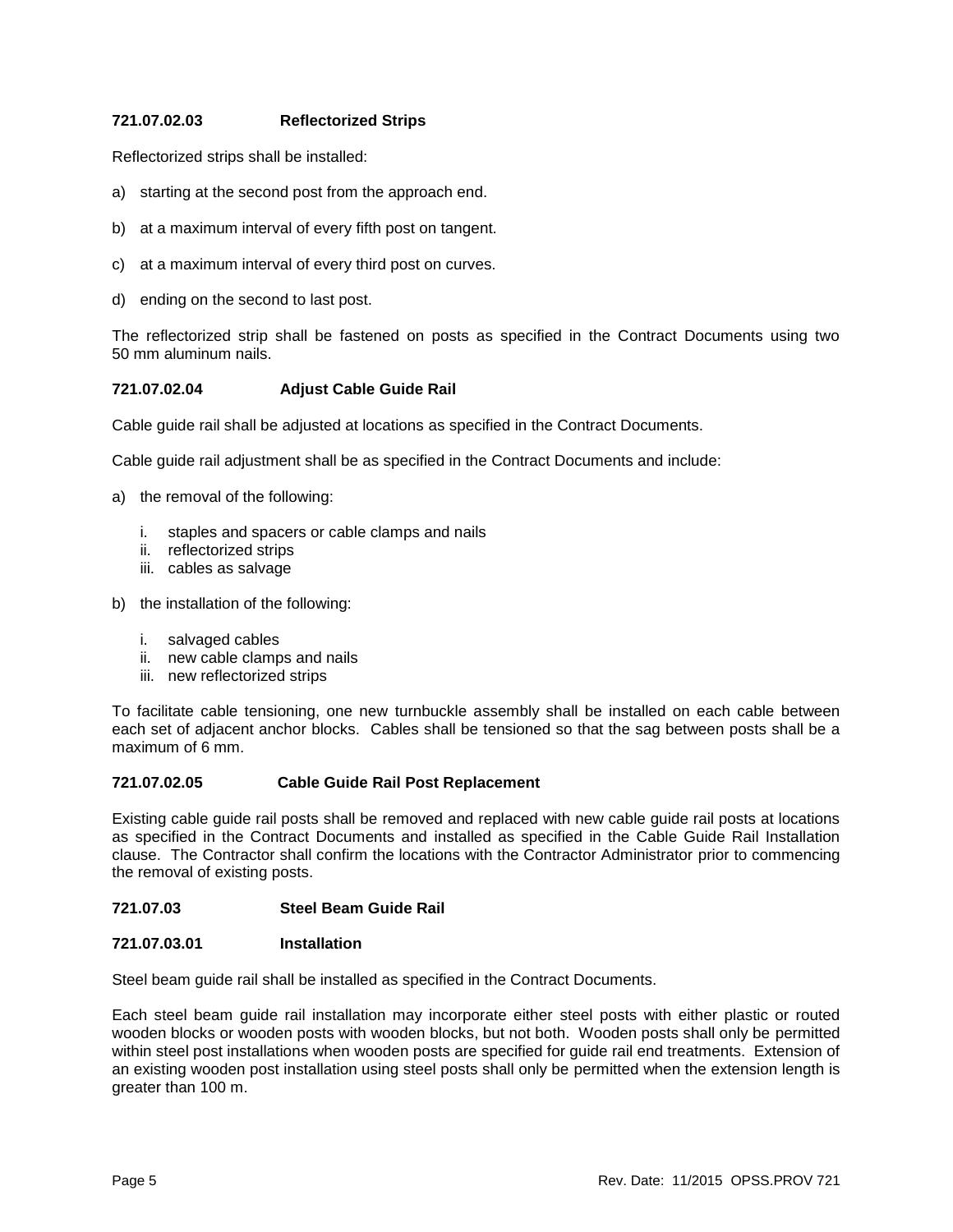Different types of plastic and wooden blocks shall not be used together within a steel beam guide rail installation.

When a transition to a rigid obstacle is required, the offset block for the channel may be either wood or a pipe sleeve over the connecting bolt. The pipe sleeve shall be 89 mm OD galvanized steel pipe cut to the required length.

Backup plates, steel spacer tubes, and pipe sleeves shall be installed as specified in the Contract Documents.

All joints shall be lapped in the direction of traffic.

Bolts shall be tightened to 100 N·m. Bolts for wooden post installations shall be field cut as required to maintain a maximum protrusion of 10 mm beyond the nut. The cut end of the bolt shall be ground smooth with all sharp edges and burrs removed.

Steel beam guide rail mounting heights shall be measured vertically from the top of the steel beam guide rail.

Steel beam guide rail without channel mounting heights shall be within the following ranges:

- a) 685 to 760 mm during construction and seasonal shutdown.
- b) 685 to 735 mm upon completion of the work.

Steel beam guide rail with channel mounting heights shall be within the following ranges:

- a) 685 to 785 mm during construction and seasonal shutdown.
- b) 735 to 785 mm upon completion of the work.

Where curb with gutter is required, steel beam guide rail mounting heights shall be measured:

- a) Vertically at face of steel beam guide rail, when face of steel beam guide rail is more than 300 mm beyond the gutter line.
- b) Vertically at the gutter line, when face of steel beam guide rail is 300 mm or less beyond the gutter line.

#### **721.07.03.02 Reflectors**

Reflectors shall be installed:

- a) starting at the fifth post from the approach end of a steel beam guide rail end treatment.
- b) at a maximum interval of every tenth post on tangent.
- c) as specified in OTM Book 11, Table 4, on curves.
- d) ending on the last post of the steel beam guide rail installation.
- e) on the posts at the four adjacent steel beam guide rail splices at the approach and leaving end of structures.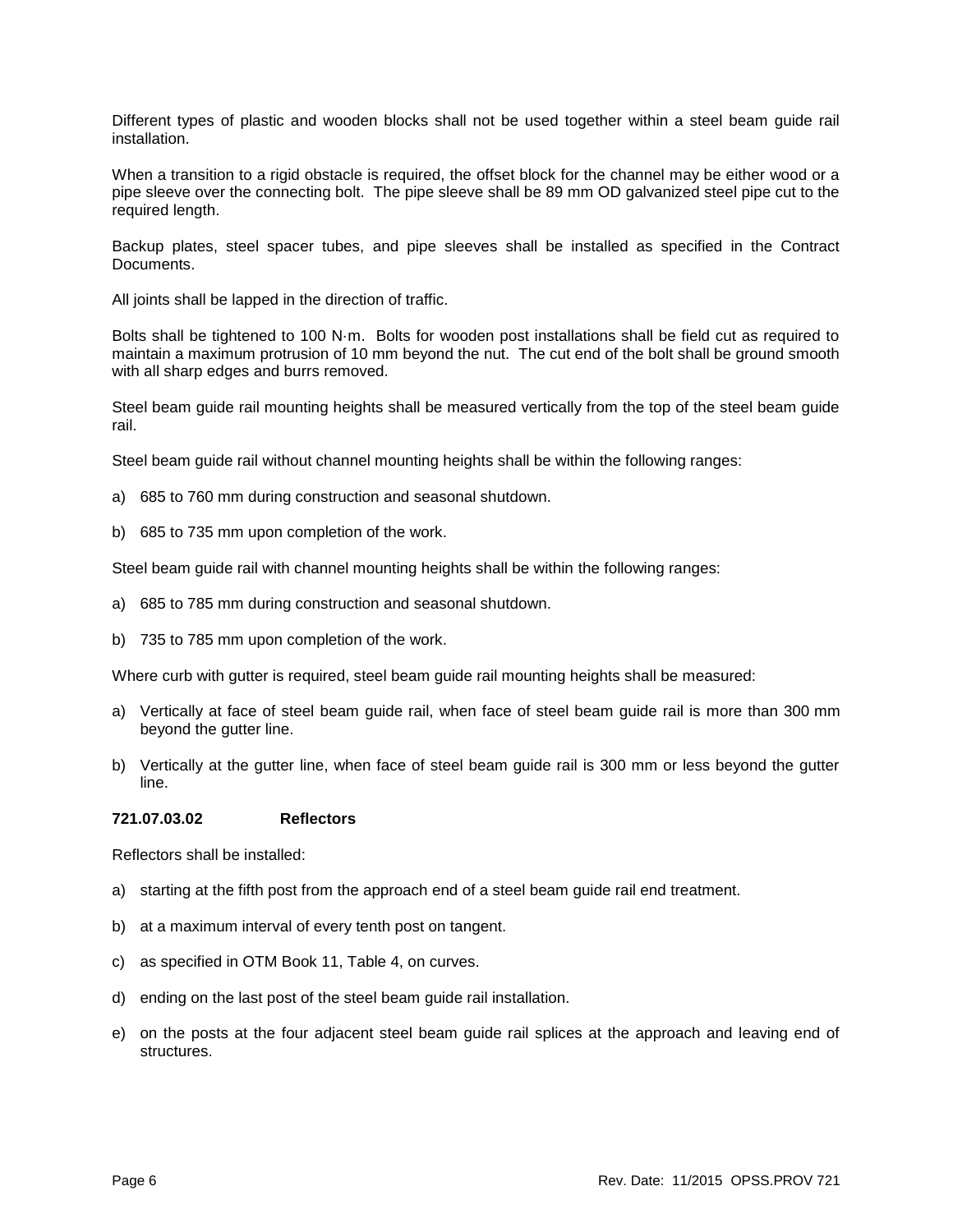The reflector shall be fastened to the post using adhesives, bolts and nuts, or screws with reflective surfaces clear above the top of the posts. One-sided reflectors shall be installed on divided highways and two-sided reflectors shall be installed on undivided highways.

# **721.07.03.03 Steel Beam Guide Rail Structure Connections**

Steel beam guide rail shall be connected to new or existing structure walls as specified in the Contract Documents.

# **721.07.03.04 Adjust Steel Beam Guide Rail**

Steel beam guide rail shall be adjusted at locations as specified in the Contract Documents.

Steel beam rail elements, channel elements, and offset blocks shall be disassembled from the posts. Post bolts, washers, nuts and existing steel offset blocks shall be removed and disposed of as specified in the Contract Documents.

Steel beam rail elements, channel elements, wooden offset blocks, and plastic offset blocks, shall be salvaged for reinstallation. Washers from the front face of the existing steel beam guide rail shall not be reinstalled.

Salvaged steel beam rail elements, channel elements, and wooden or plastic offset blocks shall be reinstalled within the mounting height ranges as specified in the Steel Beam Guide Rail Installation clause using new post bolts, washers, and nuts.

For steel post adjustment, the post shall be raised a minimum of 50 mm above the specified height and then driven down to the required depth before the salvaged steel beam guide rail components are reinstalled. When existing steel offset blocks have been removed, new wooden or plastic offset blocks shall be installed. A new hole shall be field punched through the existing post as specified in the Contract Documents.

For wooden post adjustment, a new hole shall be field drilled through the existing post as specified in the Contract Documents. The top of the offset block shall not extend beyond the top of the existing post. When channel elements are being reinstalled, an additional hole shall be field drilled through the existing post as specified in the Contract Documents.

New reflectors shall be supplied and installed as specified in the Reflectors clause. When new reflectors are installed on a wooden post system, the reflector shall be installed on the approach transverse face of the wooden offset block with one edge 12 mm from edge of post.

# **721.07.04 Management of Excess Material**

Management of excess material shall be according to the Contract Documents.

- **721.09 MEASUREMENT FOR PAYMENT**
- **721.09.01 Actual Measurement**

# **721.09.01.01 Cable Guide Rail**

Measurement of cable guide rail shall be by length in metres along the centreline of the system from centre of anchor block to centre of anchor block at each end of an installation. No additions shall be made for the overlapping length of cable at intermediate anchor blocks.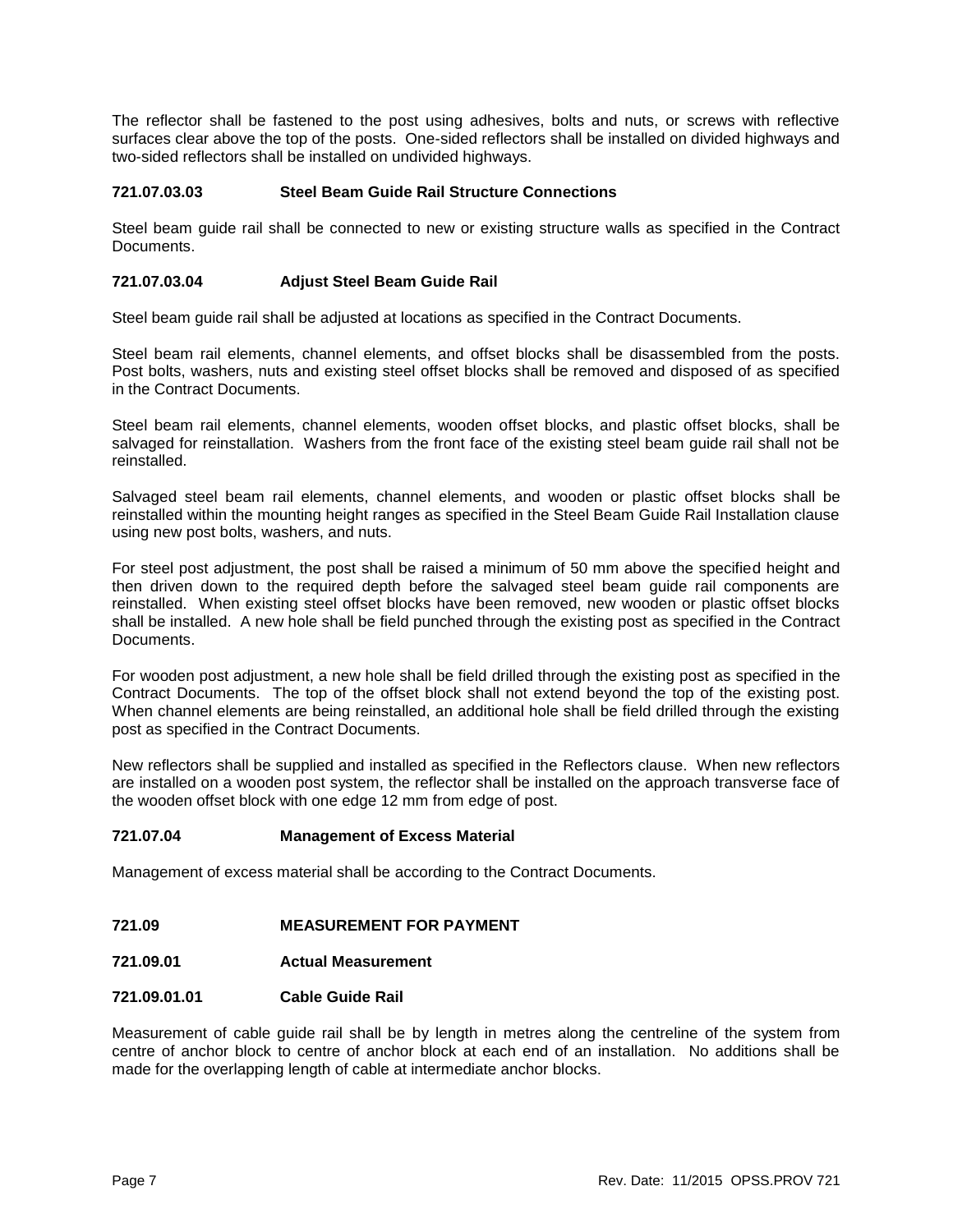# **721.09.01.02 Adjust Cable Guide Rail**

Measurement of adjust cable guide rail shall be by length in metres along the centreline of the system from centre of anchor block to centre of anchor block at each end of an installation. No additions shall be made for the overlapping length of cable at intermediate anchor blocks.

# **721.09.01.03 Cable Guide Rail Post Replacement**

For measurement purposes, a count shall be made of the number of cable guide rail post replacement installed.

# **721.09.01.04 Anchor Blocks**

For measurement purposes, a count shall be made of the number of anchor blocks installed.

#### **721.09.01.05 Single Rail Steel Beam Guide Rail Single Rail Steel Beam Guide Rail with Channel Double Rail Steel Beam Guide Rail**

Measurement of steel beam guide rail shall be by length in metres along the centreline of the system from end to end of each steel beam guide rail installation. The length includes all treatments, transitions, and connections, but does not include terminal systems.

# **721.09.01.06 Adjust Steel Beam Guide Rail, Wooden Posts Adjust Steel Beam Guide Rail, Steel Posts Adjust Steel Beam Guide Rail, Steel Posts with Steel Offset Blocks**

Measurement of adjust steel beam guide rail shall be by length in metres along the centreline of the adjusted system from end to end of each steel beam guide rail installation. The length includes all treatments, transitions, connections, and terminal systems.

# **721.09.01.07 Steel Beam Guide Rail Structure Connections**

For measurement purposes, a count shall be made of the number of steel beam guide rail structure connections installed.

#### **721.09.02 Plan Quantity Measurement**

When measurement is by Plan Quantity, such measurement shall be based on the units shown in the clauses under Actual Measurement.

# **721.10 BASIS OF PAYMENT**

**721.10.01 Cable Guide Rail - Item Adjust Cable Guide Rail - Item Cable Guide Rail Post Replacement - Item Anchor Blocks - Item Single Rail Steel Beam Guide Rail - Item Single Rail Steel Beam Guide Rail with Channel - Item Double Rail Steel Beam Guide Rail - Item Adjust Steel Beam Guide Rail, Wooden Posts - Item Adjust Steel Beam Guide Rail, Steel Posts - Item Adjust Steel Beam Guide Rail, Steel Posts with Steel Offset Blocks - Item Steel Beam Guide Rail Structure Connections - Item**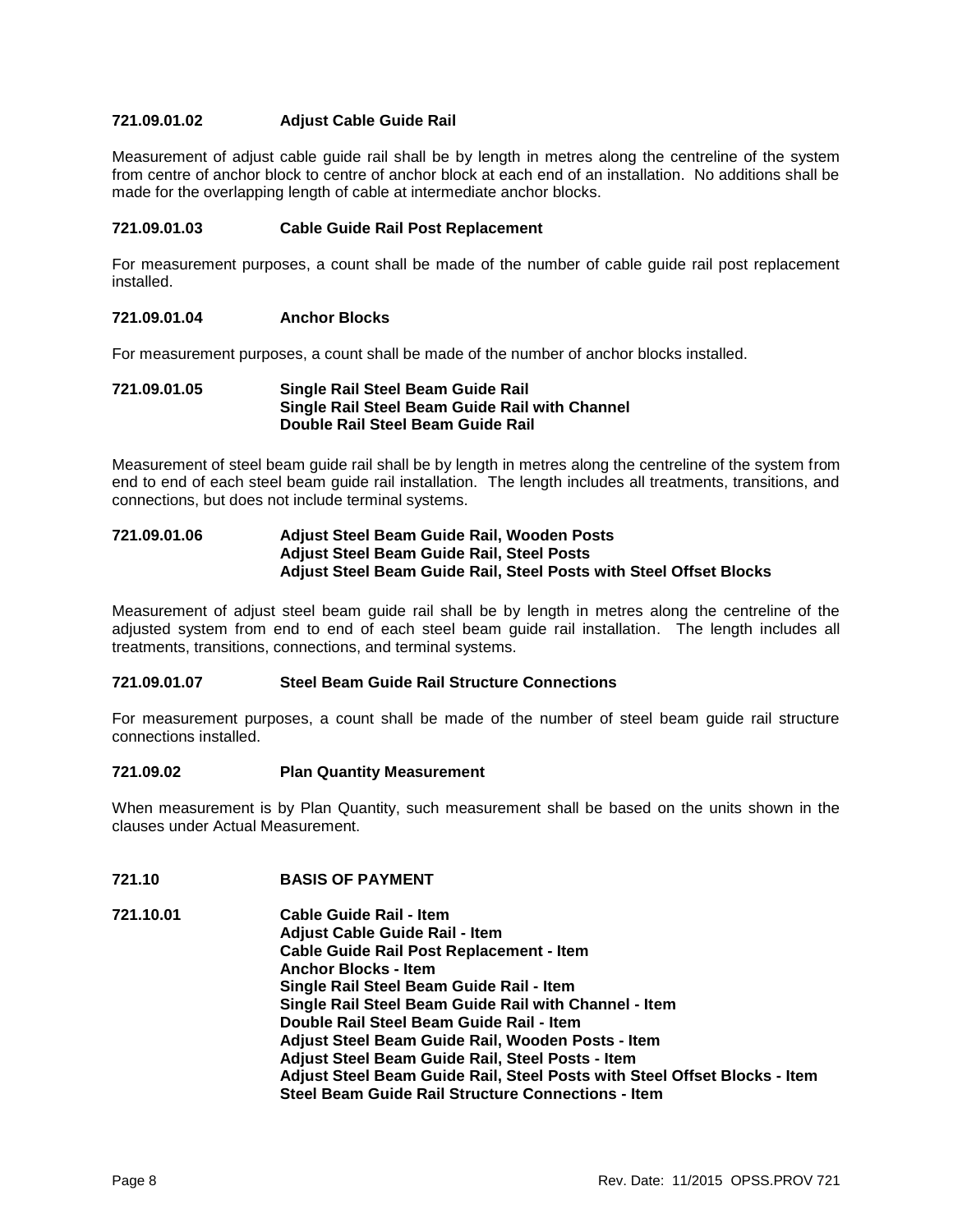Payment at the Contract price for the above tender items shall be full compensation for all labour, Equipment, and Material to do the work.

When there is not a separate tender item for steel beam guide rail structure connections, payment at the Contract price for single rail steel beam guide rail with channel shall include full compensation for all labour, Equipment, and Material to do the work of connecting steel beam guide rail to a structure.

Costs associated with any required repairs or removal and replacement of defective materials shall be the Contractor's responsibility at no additional cost to the Owner.